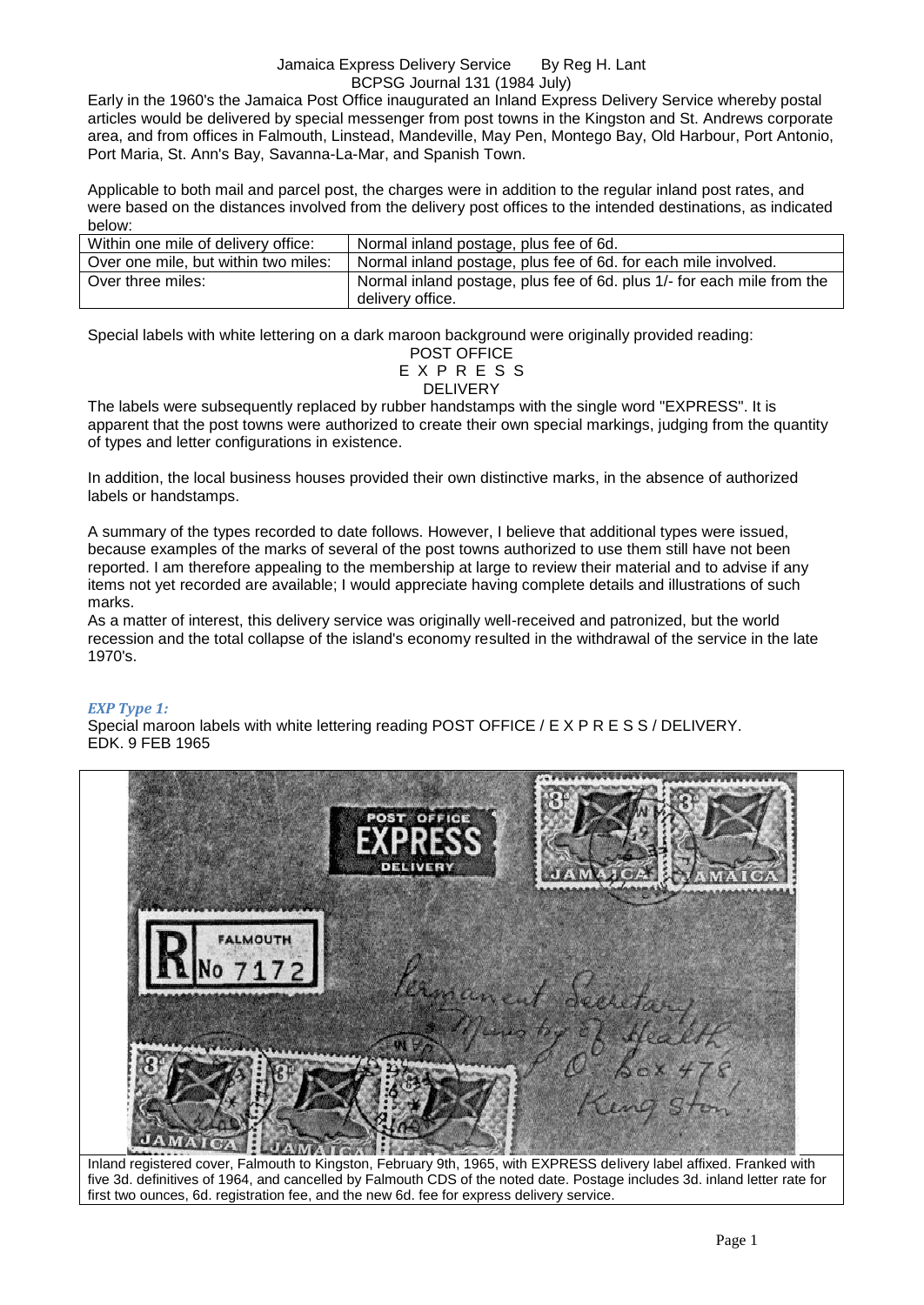# *EXP Type 2:*

Straight line rubber handstamp word "EXPRESS", 10 mm by 30 mm, sans-serif capital letters, struck in black ink.

EDK: 15 JAN 1964



Inland Express Delivery cover, Montego Bay to Kingston, January 15th, 1964, bearing EXPRESS marking in black ink. Franked with 9d. in definitives, representing 3d. inland letter rate and 6d. express delivery fee, cancelled by Montego Bay CDS of the noted date.

# *EXP Type 3:*

An unframed single straight line "EXPRESS" mark, 6½ mm by 29 mm, with sans-serif capital letters. Applied to Certificates of Posting of Unregistered Inland Parcels from Kingston. Known in both violet and black ink. Violet ink: EDK: 27 AUG 1964 LDK: 20 OCT 1964 EDK: 27 NOV 1964



PARCELS POST/JAMAICA single ring CDS of October 20th. 1964. and special EXPRESS marking in violet ink.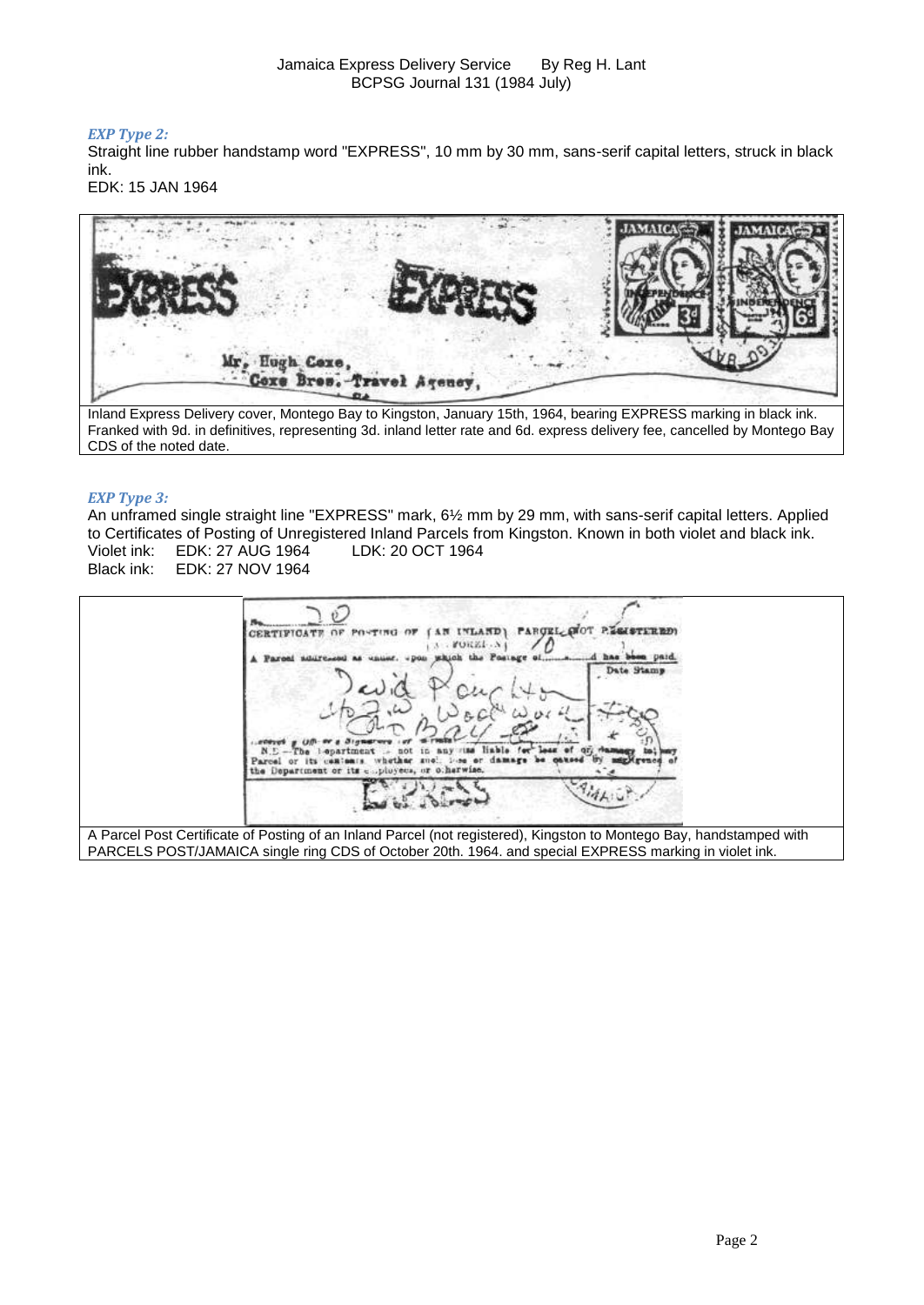## *EXP Type 4*

An unframed single straight line "EXPRESS" mark, 6 mm by 26 mm, with sans-serif capital letters, in black ink.

EDK: 1 4 JAN l 1967

| <b>EXPRESS</b>                                                                                                                                                                                                                                                                              |  |
|---------------------------------------------------------------------------------------------------------------------------------------------------------------------------------------------------------------------------------------------------------------------------------------------|--|
| Irainee Nureer<br>c/o Reimanent Secretary                                                                                                                                                                                                                                                   |  |
| Inland Express Delivery cover, Vineyard Town to Kingston, January 14th, 1967, with 9d. Gypsum Industry stamp<br>cancelled by Vineyard Town CDS of the noted date. Postage includes 3d. first class inland letter rate and 6d. express<br>delivery fee. "EXPRESS" mark applied in black ink. |  |

### *EXP Type 5:*

An unframed single straight line "EXPRESS" rubber marking, 5 mm by 37 mm, with sans-serif capital letters, in violet ink.

EDK: 23 JAN 1968

| EXPRESS.            |                           |  |
|---------------------|---------------------------|--|
| REGISTERED EXPRESS. |                           |  |
|                     | The Managing Dorector     |  |
|                     | Kingston Sudustrial Notes |  |

Inland registered Express Delivery cover, Mandeville to Kingston, January 23rd, 1968, franked with one each 3d. and 1/- Constabulary Police stamps of 1967, cancelled by Mandeville Birmingham-type CDS of the noted date. Registration label Type RL4b, with rubber stamp MANDEVILLE applied in black ink on label. "EXPRESS" mark struck in violet. Postage includes 3d. inland first class letter rate, 6d. registration fee, and 6d. express delivery fee.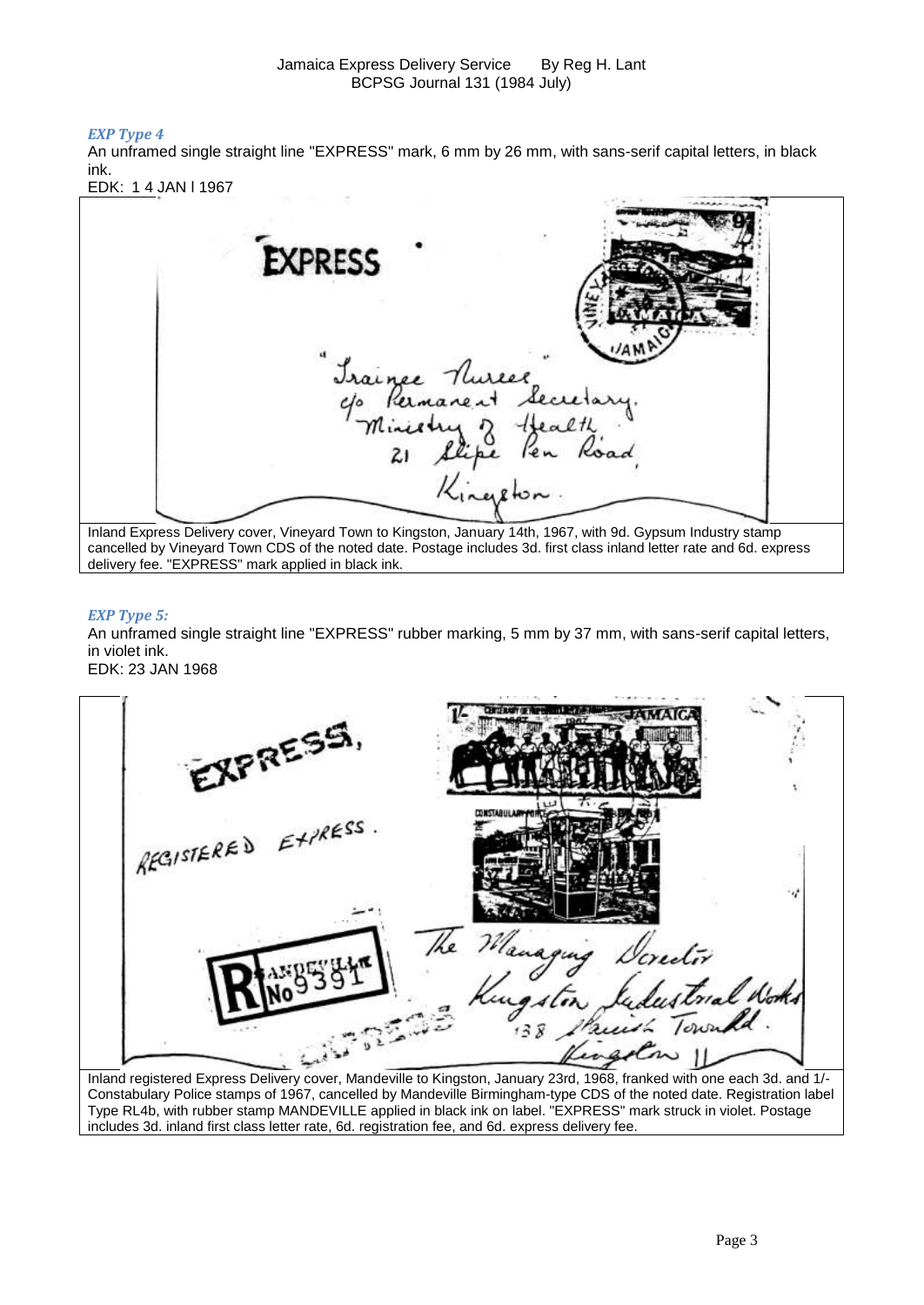# Jamaica Express Delivery Service By Reg H. Lant BCPSG Journal 131 (1984 July) **Revised Inland Express Delivery Charges Coincident With The Adoption Of Decimal Currency On September 8th, 1969**

| If addressee resides:                                                   |                                                                                                   |
|-------------------------------------------------------------------------|---------------------------------------------------------------------------------------------------|
| Within one mile of delivery office:                                     | Normal inland postage, plus fee of 5c.                                                            |
| More than one mile, but less than three miles, from delivery<br>office: | Normal inland postage, plus fee of 5c per mile<br>beyond the first mile from delivery office.     |
| More than three miles from delivery                                     | Normal inland postage, plus fee of $5¢$ , office:<br>plus 10c for each mile from delivery office. |

### EXP Type 6:

An unframed single straight line rubber stamp "EXPRESS" marking, measuring 11 mm by 63 mm, in heavy block capital letters. Black ink. EDK: 10 SEP 1972

H. CO. An Inland Express Delivery cover, Port Antonio to Kingston, September 10th, 1972, franked with 1969 Post Office Tercentenary 8¢ commemorative, tied with Port Antonio CDS of the noted date. EXPRESS handstamp applied in black. Postage includes U inland letter rate, plus 5¢ express delivery charge, both effective with change to decimal currency on September 8th. 1969.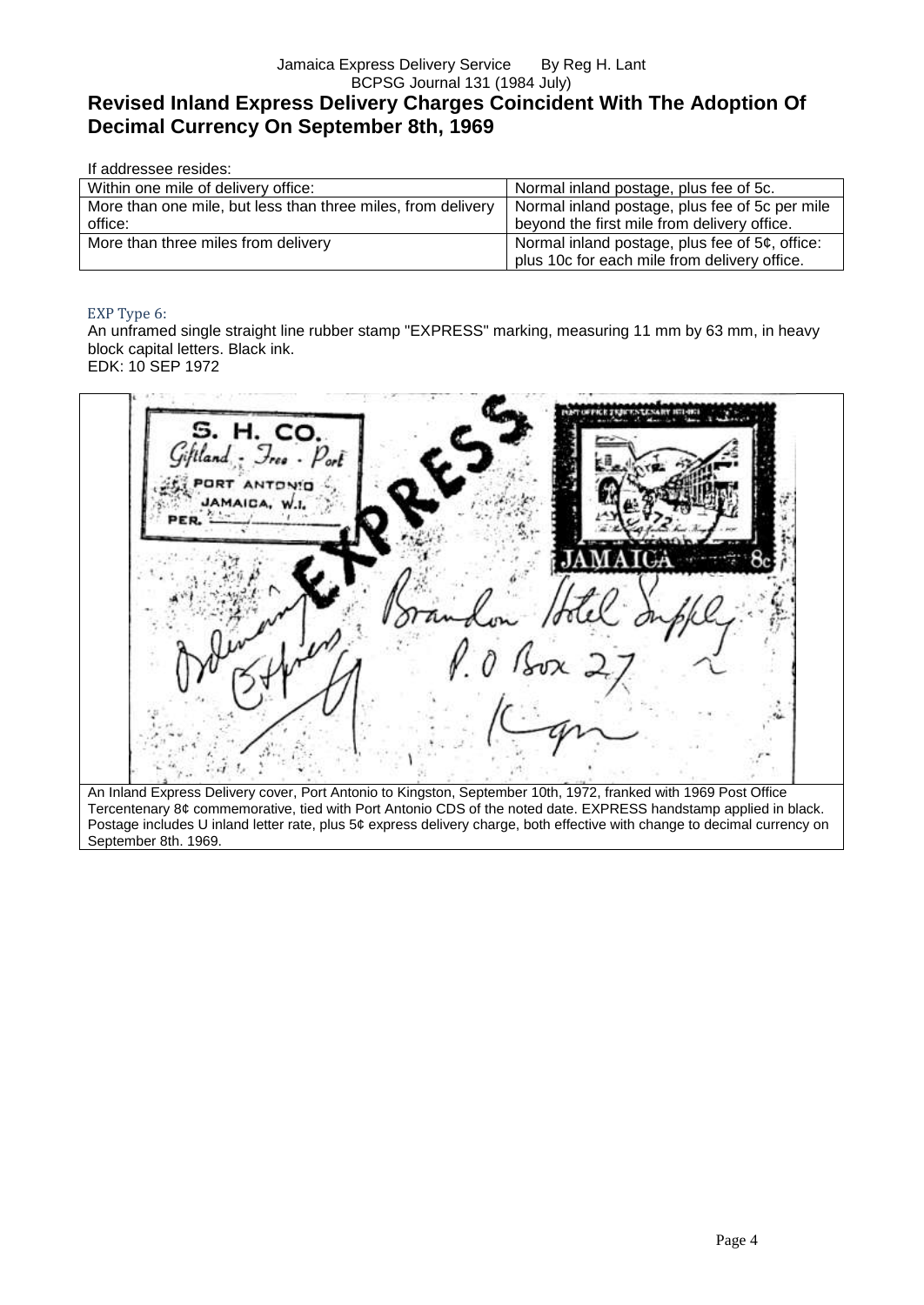### *EXP Type 7:*

A rubber stamp unframed single straight line "EXPRESS" marking, 9 mm by 50 mm, with sans-serif capital letters. Black ink. EDK: 21 JAN 1974

| EXPRESS                 | ທ<br>$\sigma$ |
|-------------------------|---------------|
|                         | ய             |
| Ministry<br>Cducotion   | D2<br>≏-      |
|                         |               |
| P.C. Bosc 492<br>Kingst |               |

An Inland Express Delivery cover, Savanna-La-Mar to Kingston, January 21st, 1974, franked with 25c in 1972 definitives and tied with Savanna-La-Mar double ring CDS of the noted date. Handstamped twice with EXPRESS mark.

### *EXP Type 8*

An unframed rubber stamp single straight line "EXPRESS" marking, measuring 9½ mm by 50 mm, in sansserif block capital letters. Black ink.

EDK: 15 FEB 1974

| TEGO BAY, JAMAICA, W.I.                                                                                                                                                                                                                |         |
|----------------------------------------------------------------------------------------------------------------------------------------------------------------------------------------------------------------------------------------|---------|
| work hotel supply,                                                                                                                                                                                                                     |         |
| 38. Hirbour Street,                                                                                                                                                                                                                    |         |
| Kingston.                                                                                                                                                                                                                              | EXPRESS |
| Inland Express Delivery cover, Montego Bay to Kingston, February 15th, 1974, franked with 25¢ in 1972 definitives and<br>tied with Montego Bay single-ring CDS of the noted date. Handstamped with EXPRESS mark. Postage represents 5c |         |
| inland letter rate, plus 20¢ express delivery charge. (Inland letter rate was increased to 5c for first four ounces on                                                                                                                 |         |
| October 1st, 1972.)                                                                                                                                                                                                                    |         |